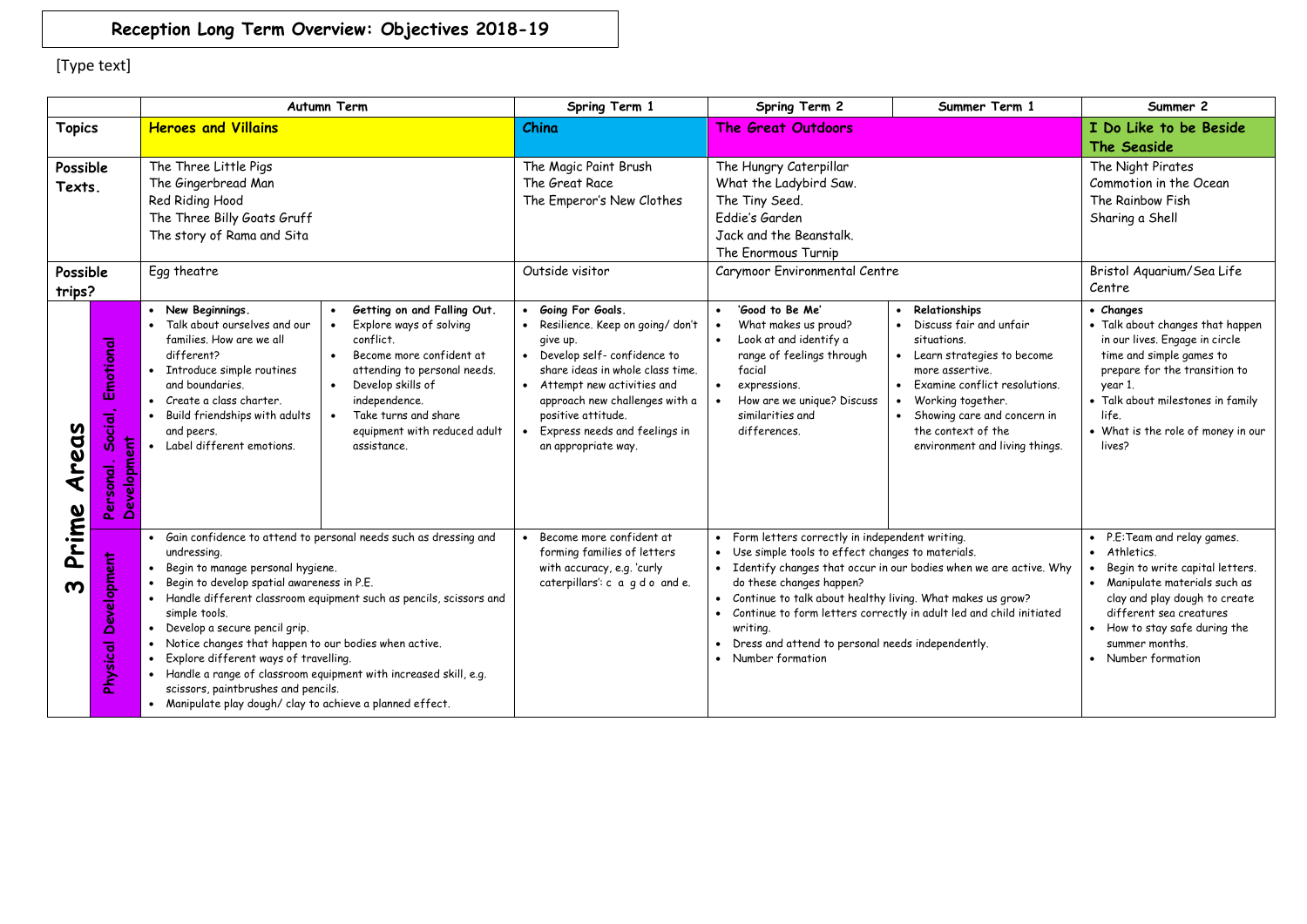## [Type text]

|                                           | Language.<br>g<br>Communication | Ask simple questions.<br>$\bullet$<br>Use language to explain ideas and make comments.<br>$\bullet$<br>Recite familiar traditional tales/take part in active story making,<br>$\bullet$<br>incorporating learned actions and repetitive refrains.<br>Learn about effective speaking and listening.<br>Use language (wow words) to describe different characters.<br>Work more effectively with a talk partner.<br>Promote curiosity through extended questioning.<br>Use hot seating to develop questioning.<br>Describe story settings.                                                               | • Listen and focus for a more<br>sustained period.<br>Begin to use more complex<br>$\bullet$<br>sentences and descriptive<br>language when talking. For e.g.<br>describe a Chinese dragon.<br>• Work in small groups or a talk<br>partner to develop ideas.<br>Promote questioning to find<br>out information. Begin to<br>answer how and why questions.<br>Expand vocabulary and use new<br>$\bullet$<br>words in context.<br>• Learn about the Chinese<br>language. | Use language to generate facts about a range of mini beasts and<br>$\bullet$<br>plants.<br>• Use images to encourage the use of descriptive language. Create<br>simple class poems about mini beasts.<br>Talk about relationships in circle time. Use puppets and props to<br>explore fair and unfair situations.<br>Talk about the environment, identifying patterns and differences.<br>$\bullet$<br>Promote questioning to find out information. Begin to answer how<br>and why questions with more detail and accuracy.                                                                                                                                      | • Promote questioning to find<br>out information. Answer how<br>and why questions with more<br>detail and accuracy.<br>Use seascapes to inspire talk<br>for writing.<br>Use language to generate facts<br>about a range of sea creatures.<br>Create a mythical sea creature<br>and use a range of adjectives<br>to describe it.<br>• Give instructions to find<br>hidden treasure.<br>• Use language to describe a<br>fictional pirate such as Captain<br>Buckleboots.    |
|-------------------------------------------|---------------------------------|--------------------------------------------------------------------------------------------------------------------------------------------------------------------------------------------------------------------------------------------------------------------------------------------------------------------------------------------------------------------------------------------------------------------------------------------------------------------------------------------------------------------------------------------------------------------------------------------------------|-----------------------------------------------------------------------------------------------------------------------------------------------------------------------------------------------------------------------------------------------------------------------------------------------------------------------------------------------------------------------------------------------------------------------------------------------------------------------|------------------------------------------------------------------------------------------------------------------------------------------------------------------------------------------------------------------------------------------------------------------------------------------------------------------------------------------------------------------------------------------------------------------------------------------------------------------------------------------------------------------------------------------------------------------------------------------------------------------------------------------------------------------|---------------------------------------------------------------------------------------------------------------------------------------------------------------------------------------------------------------------------------------------------------------------------------------------------------------------------------------------------------------------------------------------------------------------------------------------------------------------------|
| Areas<br>Specific<br>$\blacktriangleleft$ | Literacy<br>Reading             | Recognise letters in first name.<br>$\bullet$<br>Jolly phonic sound recognition.<br>$\bullet$<br>Initial sound recognition.<br>$\bullet$<br>Develop oral blending and segmenting skills.<br>$\bullet$<br>Begin to blend with letters.<br>$\bullet$<br>Retell familiar stories using props and puppets.<br>$\bullet$<br>Hear, blend, segment in order to read simple words.<br>$\bullet$<br>Look at text features such as speech bubbles, capital letters, full<br>stops and speech marks.<br>Innovate and change familiar tales                                                                        | • Continue to hear, blend and<br>segment sounds in simple<br>words in order to read them.<br>Apply when reading<br>captions/sentences and school<br>reading books.<br>Recognise a growing bank of<br>$\bullet$<br>high frequency and tricky<br>words on sight. Use this skill to<br>improve fluency.<br>Begin to use phonic knowledge<br>to read words containing<br>digraphs.<br>Make simple comments about<br>$\bullet$<br>what has been read.                      | • Identify and read an increasing amount of high frequency words on<br>sight. Recognise these in the environment.<br>• Continue to examine text features.<br>$\bullet$<br>Display comprehension skills, answering questions about what has<br>been read.<br>• Use a range of strategies when reading, e.g. Context cues,<br>prediction and phonic knowledge and sight skills.<br>• Identify features of a non-fiction text.<br>Learn how to use a contents page.<br>• Continue to develop phonic knowledge to read words with<br>alternative sounds in.                                                                                                          | Consistently apply knowledge<br>of key words, context cues and<br>phonic strategies when<br>reading.<br>Begin to show an awareness of<br>how different book characters<br>might feel.<br>Display comprehension skills,<br>answering questions about<br>what has been read.<br>Continue to use a range of<br>strategies when reading, e.g.<br>Context cues, prediction and<br>phonic knowledge and sight<br>skills.<br>Innovate own narratives based<br>on familiar tales. |
|                                           | Literacy<br>Writing             | Become more confident at<br>Develop pencil grip.<br>$\bullet$<br>$\bullet$<br>Begin to form recognisable<br>handling a range of writing<br>tools.<br>letters.<br>Form letters with greater<br>Practise letter formation in<br>$\bullet$<br>sand, paint and other mixed<br>accuracy.<br>media.<br>Begin to write simple lists and<br>$\bullet$<br>Experiment with writing in<br>captions, e.g. a list for santa.<br>purposeful contexts.<br>Make and write Xmas cards.<br>$\bullet$<br>Write cvc words (more able)<br>$\bullet$<br>(Letters and sounds phase<br>(Letters and sounds phase<br>2/3)<br>2) | • Confidently write first name<br>using the correct formation.<br>• Write a simple dictated<br>sentence using 'sound<br>awareness' (HA)<br>Simple cvc words and basic<br>$\bullet$<br>captions based on pictures<br>taken from stories.(LA)<br>• Write simple character<br>profiles.<br>• Display a firm and confident<br>pencil grip. (Letters and<br>sounds phase 3)                                                                                                | Create simple poems based on living things, such as snails, lady<br>birds, butterflies and other insects.<br>• Label a range of insects and plants.<br>Write more complex captions for pictures and dictated sentences.<br>$\bullet$<br>Use phoneme frames for LA children to help with complex words<br>$\bullet$<br>with digraphs in them.<br>(Letters and sounds phase 3)<br>$\bullet$<br>Build up sentence skills in adult led and independent writing, e.g.<br>show some awareness of punctuation, finger spaces etc.<br>(Letters and Sounds phase 3/4)<br>$\bullet$<br>• Write more complex words and sentences. Build and consolidate<br>sentence skills. | • Create simple books about<br>pirates/sea creatures.<br>Write postcards from the<br>$\bullet$<br>seaside.<br>• ( Letters and sounds phase<br>3/4)<br>Write sentences confidently<br>and independently using finger<br>spaces and full stops.<br>Begin to link sentences with<br>and.<br>Write a simple recount using<br>$\bullet$<br>time connectives.<br>Use alternative graphemes in<br>$\bullet$<br>writing.<br>• (Letters and Sounds phase<br>4/5)                   |